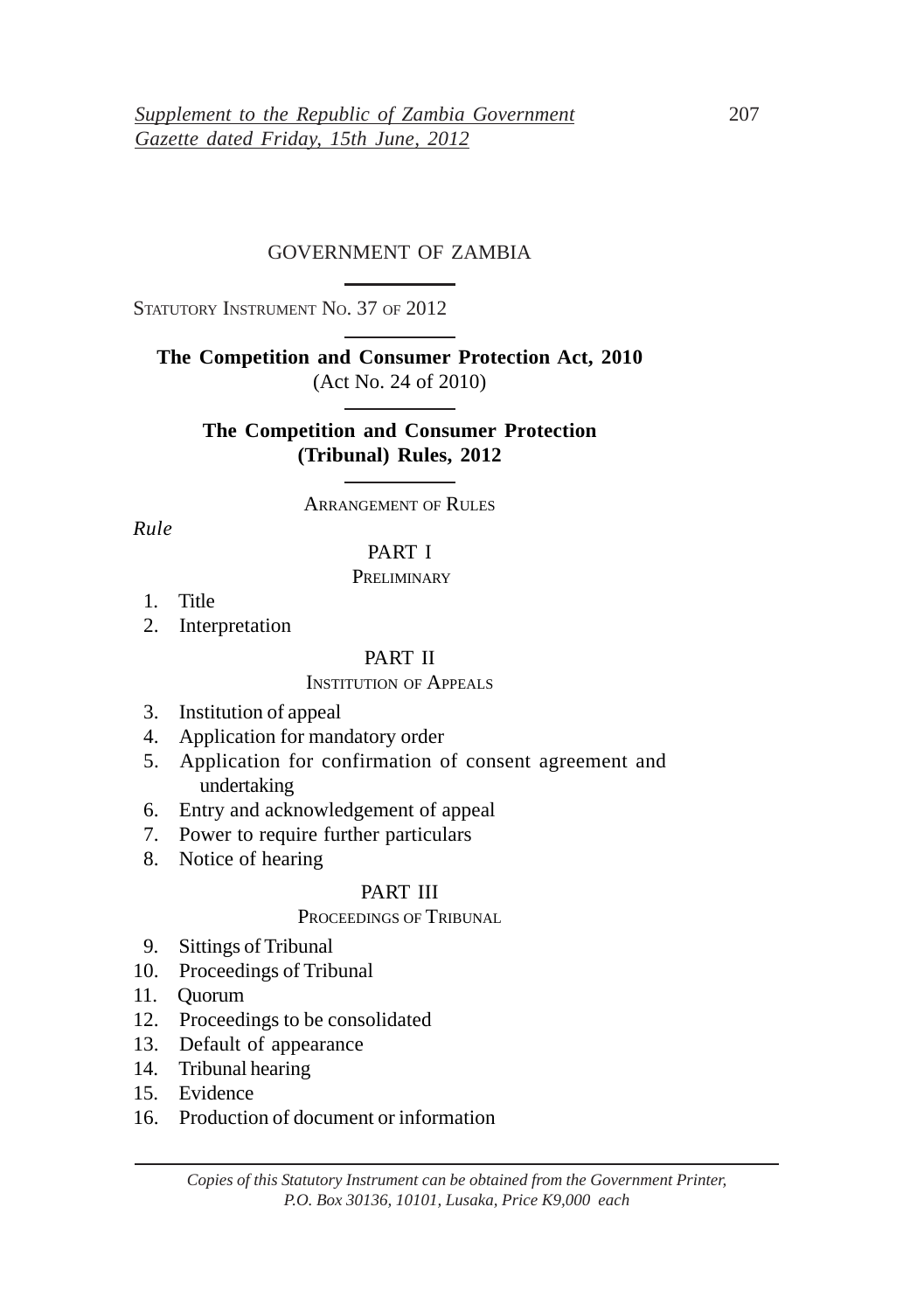- 17. Amendment of documents
- 18. Additional information
- 19. Interlocutory applications
- 20. Intervention
- 21. Response to application for leave to intervene
- 22. Reply
- 23. Disposition of application for leave to intervene

# PART IV

# **PARTIES**

- 24. Parties
- 25. Withdrawal of appeals
- 26. Consent order
- 27. Extension of time
- 28. Correction of errors
- 29. Tribunal to observe principles of natural justice
- 30. Administration of oaths

# PART V

# DECISION OF TRIBUNAL

- 31. Decision of Tribunal
- 32. Transmission of decision

# PART VI

#### GENERAL PROVISIONS

- 33. Costs
- 34. Change of address
- 35. Service of notices, documents, etc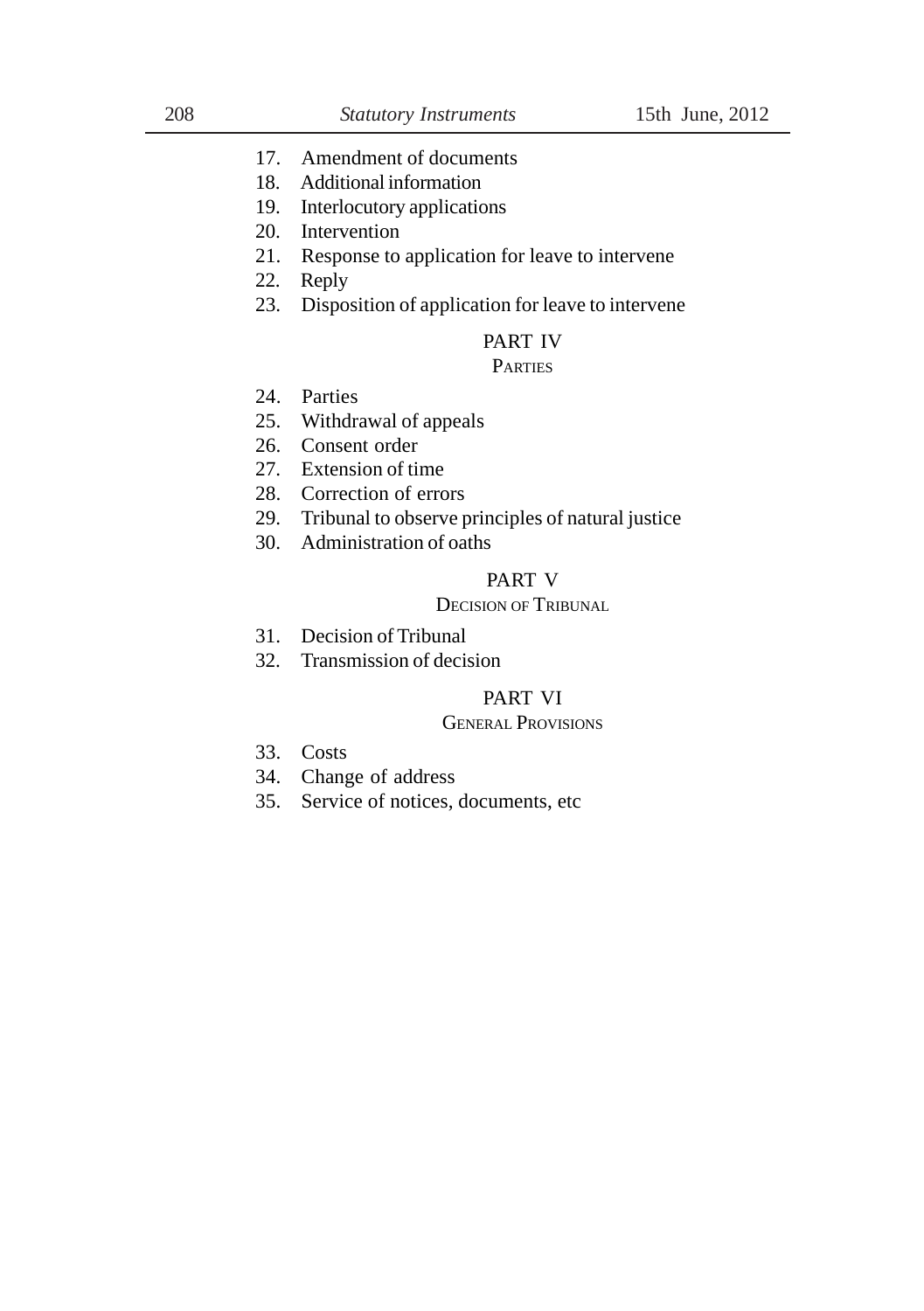IN EXERCISE of the powers contained in section *seventy-eight* of the Competition and Consumer Protection Act, 2010, the following Rules are hereby made:

#### PART I

#### **PRELIMINARY**

1. These Rules may be cited as the Competition and Consumer Protection (Tribunal) Rules, 2012. Title

- 2. In these Rules, unless the context otherwise requires—
	- " Chairperson " means the person appointed as Chairperson of the Tribunal under section *sixty-seven* of the Act;
	- " Commission " means the Competition and Consumer Protection Commission established under section *four* of the Act;
	- " party " means a party to the proceedings;
	- " proceedings " means proceedings before the Tribunal;
	- " Register " means the Register of applications and appeals;
	- " Secretariat " means the Secretariat referred to in section *seventy-seven* of the Act; and
	- " Tribunal " means the Competition and Consumer Protection Tribunal established under section *sixty-seven* of the Act.

#### PART II

### INSTITUTION OF APPEALS AND APPLICATIONS

3. (1) An appeal to the Tribunal against an order or direction of the Commission shall be instituted by sending to the Secretariat, seven copies of a written notice of appeal stating—

- *(a)* the name and address of the appellant and the respondent;
- *(b)* a copy of the order or direction of the Commission;
- *(c)* the grounds of appeal;
- *(d)* the relief sought; and
- *(e)* the address for service of notices and other documents upon the appellant.

(2) A notice of appeal shall be lodged with the Secretariat within thirty days from the date on which the order or direction is made.

(3) A notice of appeal shall be in Form I set out in the Schedule.

4. An application for a mandatory order by the Commission to the Tribunal shall be made in Form II set out in the Schedule.

Application for mandatory order

Institution of appeal

Interpretation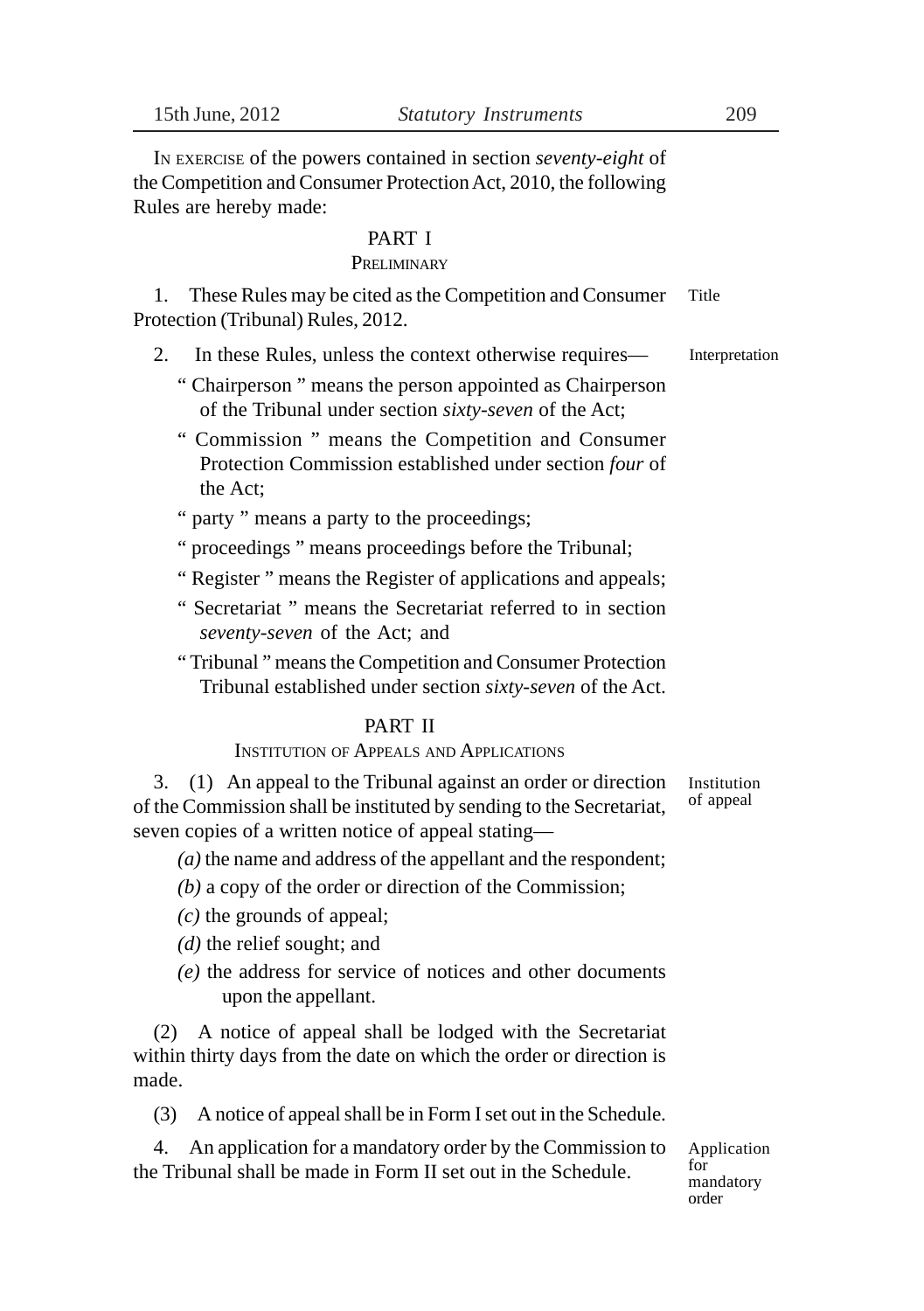Application for confirmation of consent agreement and undertaking

Entry and acknowledgment of appeal or application

5. An application by the Commission to submit a consent agreement or undertaking for confirmation by the Tribunal shall be made in Form III set out in the Schedule.

6. The Secretariat shall, upon receiving a notice of appeal or any other application under this Part —

- *(a)* enter the particulars of the appeal or application in the Register; and
- *(b)* send a copy of the notice or application to the respondent and inform the appellant, applicant or respondent of the reference number of the appeal or application entered in the Register, which shall thereafter constitute the title of the appeal or application.

Power to require further particulars

7. (1) The Secretariat may, subject to any direction by the Chairperson, at any time after receiving the notice of appeal or an application, require the appellant or applicant to furnish a statement, in writing, setting out further and better particulars of the grounds on which the appellant or applicant intends to rely and any relevant facts and contentions.

(2) The appellant or applicant shall send seven copies of the statement referred to in subrule (1) to the Secretariat within such time as the Chairperson may direct, not being more than fourteen days from the date of the requirement under subrule (1).

(3) The Secretariat shall, upon receiving the statement referred to in subrule (2), send a copy of the statement to the respondent.

8. (1) The Secretariat shall, at least fourteen days before the hearing of the Tribunal, cause the notice of the date, time and place of hearing of the Tribunal to be served on the appellant, applicant or respondent, in Form IV set out in the Schedule.

(2) A party served with the notice referred to in subrule (1) may apply, in writing, to the Secretariat for the alteration of the date of hearing.

#### PART III

PROCEEDINGS OF TRIBUNAL

Sittings of Tribunal

Notice of hearing

> 9. The Tribunal shall sit at such place and times as the Chairperson may determine, within sixty days of receiving a notice of appeal or an application referred to in Part II.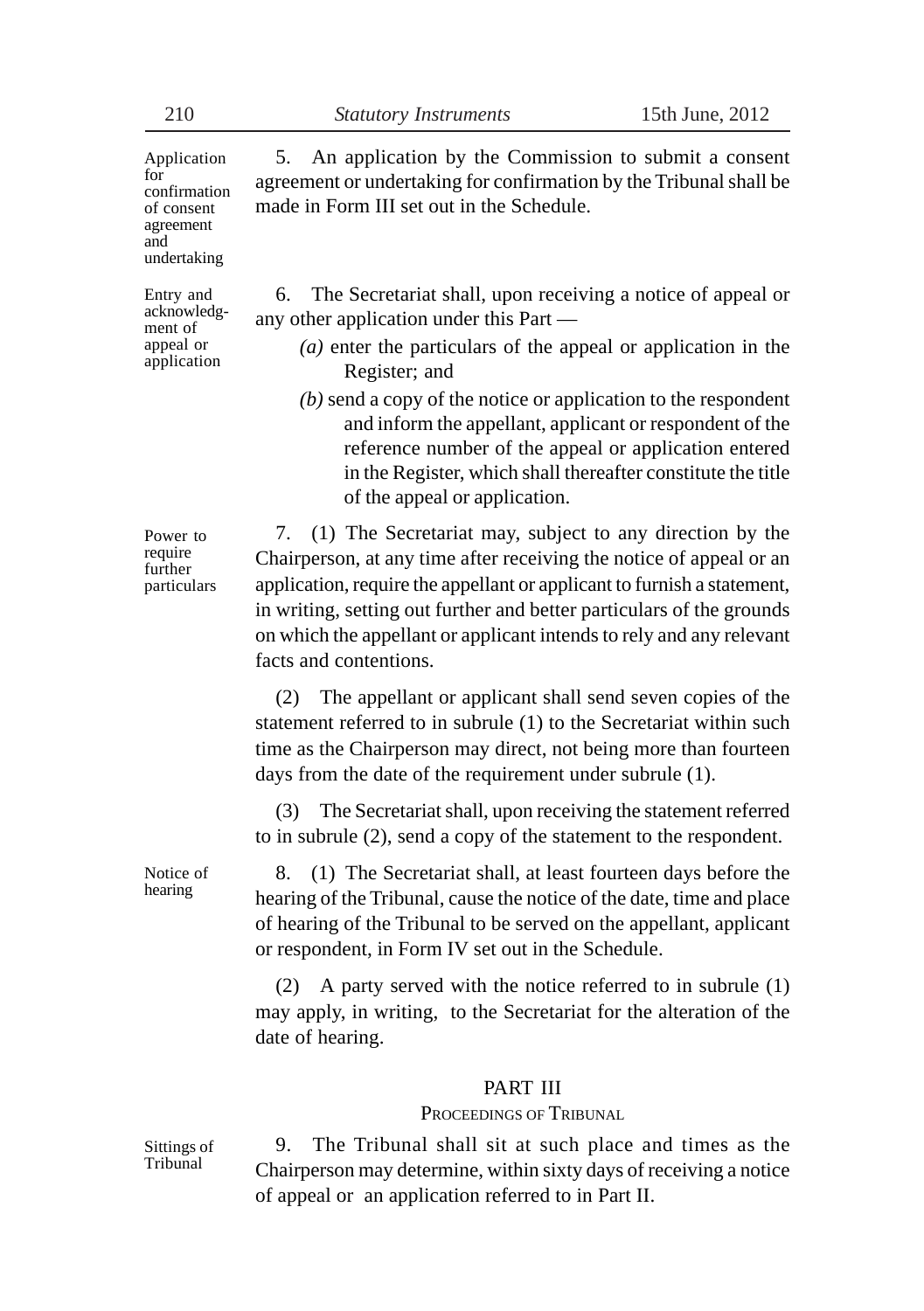10. (1) The Tribunal shall hold its proceedings in public.

(2) Notwithstanding subrule (1), the Tribunal may, or upon application by a party to the proceedings, direct that proceedings be held in camera.

(3) Subject to the other provisions of these Rules and to any direction given by the Chairperson, the Tribunal may regulate its own procedure.

(4) There shall preside at any proceedings of the Tribunal— *(a)* the Chairperson; or

*(b)* in the absence of the Chairperson, the Vice-Chairperson.

11. Three members of the Tribunal shall constitute a quorum.

12. Where more than one notice of appeal or application is given to the Secretariat by different appellants or applicants in respect of the same matter, the Secretariat may on its own motion or on application, in writing, by a party to the appeal or application, order that the appeals or applications be consolidated.

13. (1) If the appellant, applicant, respondent or any other party to the proceedings does not appear at the time and place appointed for the hearing, the Tribunal may—

*(a)* dismiss the appeal or application;

- *(b)* adjourn the hearing on such terms as the Tribunal considers appropriate; or
- *(c)* hear and determine the appeal or application in the absence of the party or parties and make such order as to costs as it thinks fit.

(2) Where proceedings are dismissed or determined under this rule in the absence of a party, that party may, on an application, in writing, made by that party within fourteen days of the dismissal or determination, apply to the Tribunal to set aside the dismissal or determination and give the reasons for that party's absence from the hearing.

(3) Where the Tribunal is satisfied that the reasons given by a party under subrule (2) are sufficient to set aside the dismissal or determination made under subrule (1), the Tribunal may set aside that dismissal or determination.

- 14. At the hearing—
	- *(a)* the appellant or applicant shall present the evidence on which the appeal or application is based, as the case may be;

Tribunal hearing

Default of appearance

Proceedings of Tribunal

Quorum

Proceedings to be consolidated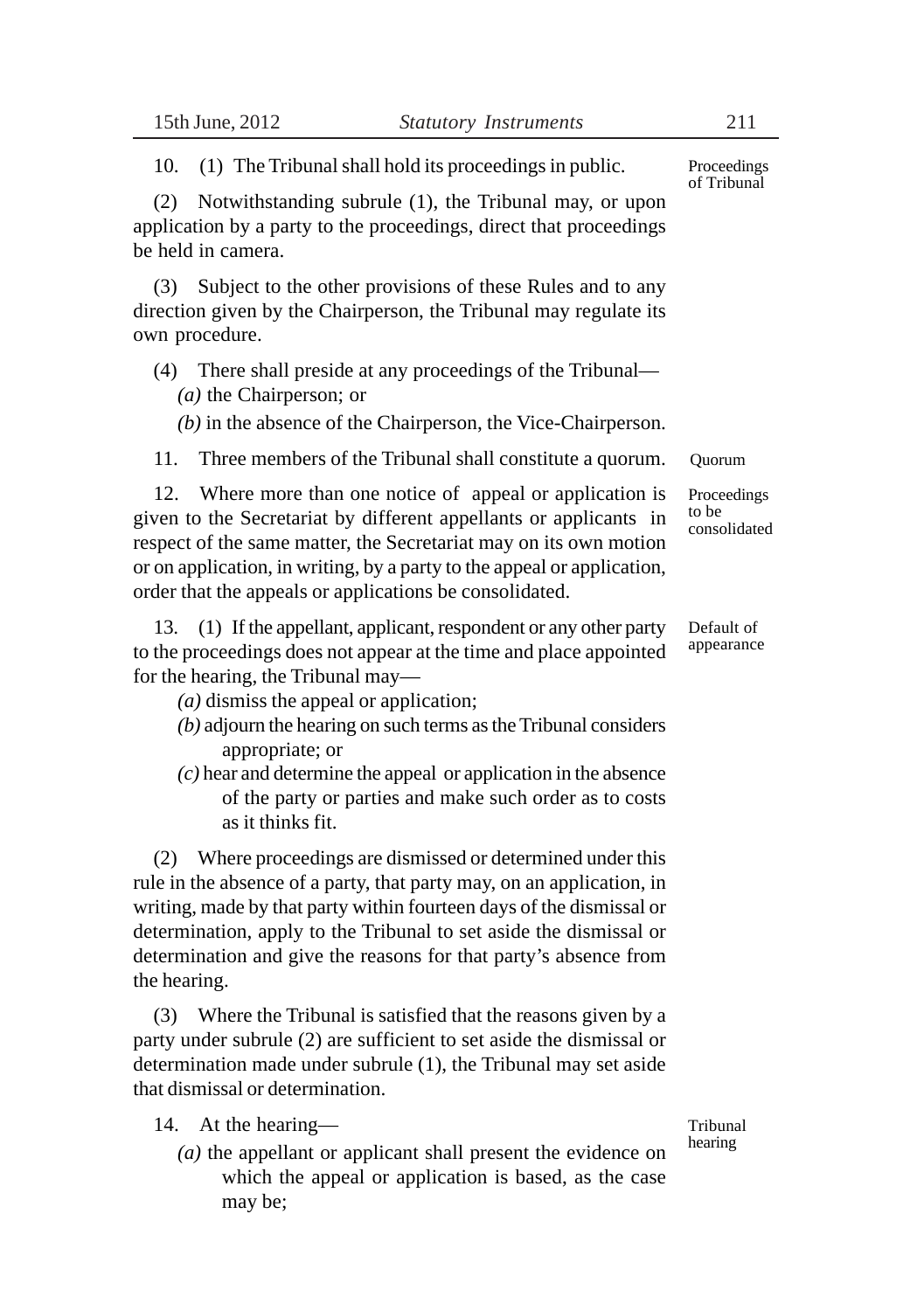- *(b)* the respondent shall adduce evidence to rebut the evidence of the appellant or applicant;
- *(c)* the appellant or applicant may address the Tribunal by way of reply to the respondent's evidence;
- *(d)* the appellant or applicant and the respondent may call a witness to adduce evidence; and
- *(e)* both parties may, at the conclusion of the hearing, present oral or written submissions to the Tribunal.

15. (1) The Tribunal may receive, as evidence, any statement, document, information or other matter that may assist it to deal effectively with an appeal, whether or not the evidence would be Evidence

admissible in a court of law.

(2) The Tribunal may take judicial notice of any fact.

(3) Evidence before the Tribunal may be given orally or, if the parties to the proceedings consent or the Chairperson of the Tribunal so orders, by affidavit.

(4) The Tribunal may, at any stage of the proceedings, make an order requiring the personal attendance of any deponent for examination and cross examination.

Production of document or information

16. A party may, at any time during the hearing, give to the other party notice to produce any document to which the appeal relates which is in possession of that party.

(2) A party to the proceedings shall, on request, produce to the Secretariat, any document or other information which the Tribunal may require and which is in the power of that party to produce, and shall afford to every party to the proceedings an opportunity to inspect those documents or copies of the documents and to make copies of the documents.

(3) A notice to produce any document shall be in Form III set out in the Schedule.

Amendment  $\alpha$ f documents

17. (1) A party to an appeal or application may, in writing, apply to the Tribunal for an order to authorise that party to amend any document filed with the Tribunal.

(2) The Tribunal shall, where it allows a party to amend a document, allow any other party affected by the amendment to file additional documents, consequential to the amendment, within a time period stipulated by the Tribunal.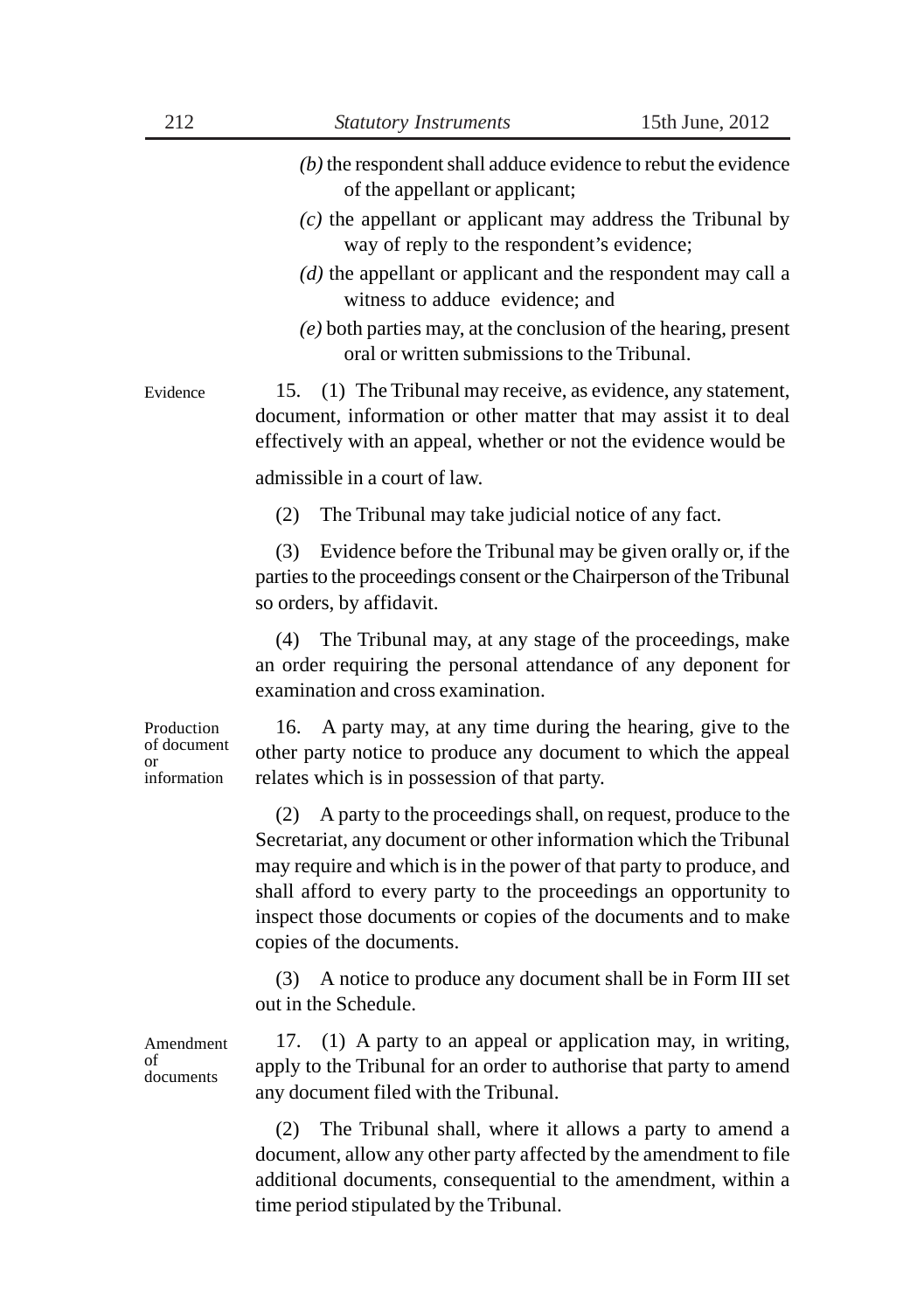18. The Tribunal may, during the hearing, receive such additional information relating to the appeal or application as it may consider necessary to enable it dispose of a matter.

19. (1) Except where these Rules otherwise provide, an application for directions of an interlocutory nature in connection with any proceedings shall, unless otherwise ordered by the Chairperson, be made to the Secretariat.

(2) An interlocutory application shall be in writing and shall state the title of the proceedings and the grounds upon which the application is made.

(3) Where an interlocutory application is made with the consent of all the parties, the consent shall be in writing and signed by, or on behalf of, the parties.

(4) Where an interlocutory application is not made with the consent of every party, a copy shall, before it is made, be served on every other party and the interlocutory application shall state that this has been done.

(5) A party who objects to an interlocutory application may, within fourteen days after the service of a copy on the party, send written notice of the objection to the Secretariat and a copy to the applicant.

(6) The Secretariat shall, before making an order on an interlocutory application, consider all the objections received in relation to the interlocutory application and, if any party wishes to be heard, the Secretariat shall give the party and every other party an opportunity to be heard.

(7) The Secretariat may, and shall, if required by the applicant or by a party objecting to an interlocutory application under this rule, refer an interlocutory application to the Chairperson for decision.

(8) A party aggrieved with a decision of the Secretariat on an interlocutory application under this rule, may appeal to the Chairperson by giving notice in Form I set out in the Schedule, to the Secretariat and to every other party, within fourteen days after service on the party of the notice of the decision or within such further time as may be allowed by the Secretariat.

(9) An appeal from a decision of the Secretariat shall not act as a stay of proceedings unless so ordered by the Chairperson.

 (10) The powers of the Chairperson under this rule may be exercised and discharged in relation to the application by any member of the Tribunal authorised by the Chairperson.

Additional information

Interlocutory applications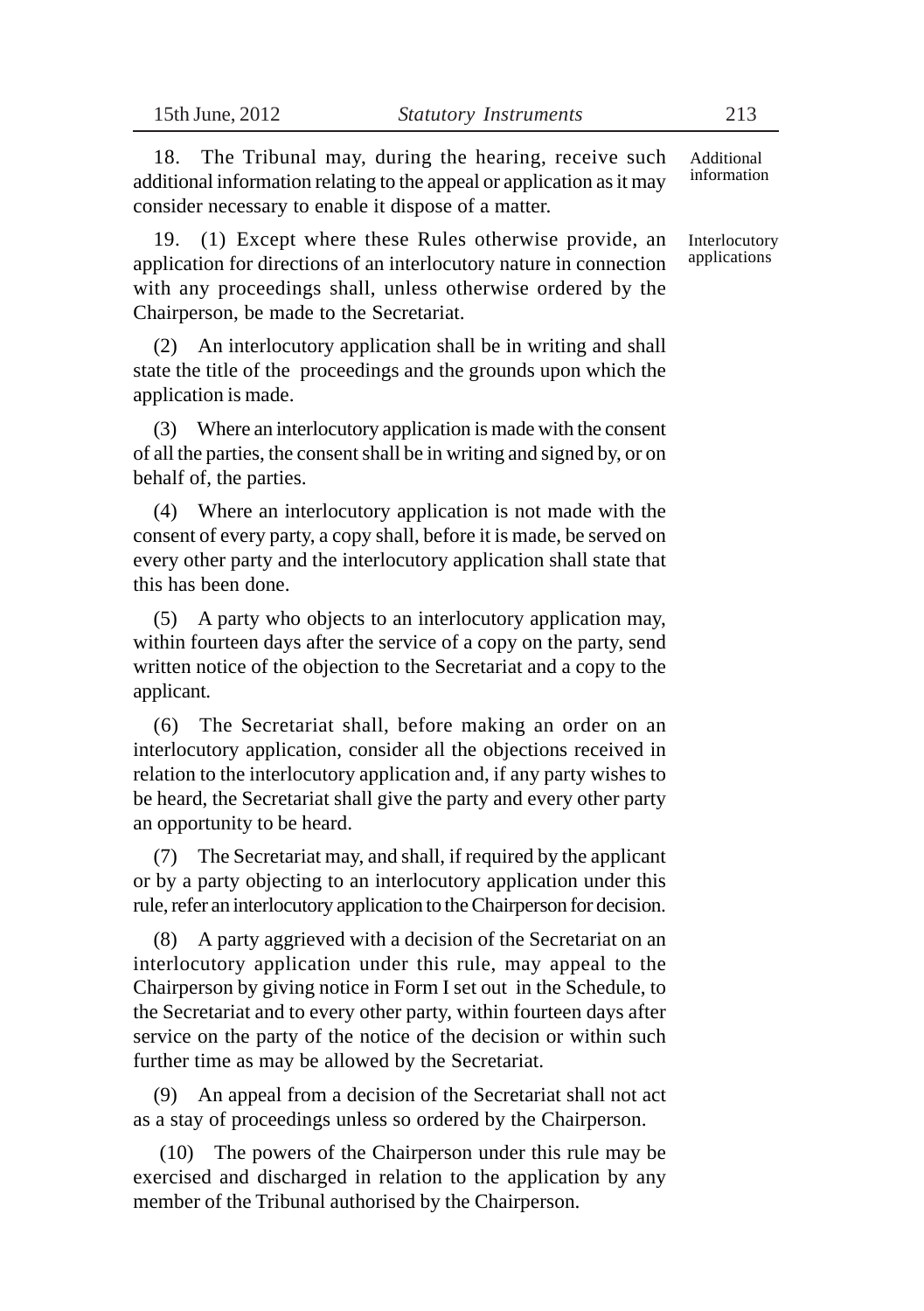20. (1) Where a notice of appeal or an application is lodged with the Secretariat, a person who claims to have an interest in the outcome of the appeal or application may apply to the Tribunal, before the final determination of the appeal, or application for leave to intervene in the hearing of the appeal. Intervention

> (2) The Tribunal may grant leave to an applicant to intervene in the hearing of the appeal or application where the Tribunal is satisfied that the applicant has an interest in the outcome of the appeal or application.

> (3) An application for leave to intervene shall be made in Form VI set out in the Schedule.

> (4) An applicant may, when making an application under sub rule (3), request the Tribunal to dispose of the application without a hearing.

> (5) The Secretariat shall, upon receiving an application for leave to intervene, send a copy of the application to an appellant, applicant or respondent, as the case may be.

Response to application for leave to intervene

21. (1) A party served with an application for leave to intervene shall send to the Secretariat a response to the application, in writing, within fourteen days of the service of the application.

(2) The Secretariat shall serve the response referred to in subrule (1) on all the parties to the appeal or application.

- (3) A response to an application for leave to intervene shall—
	- *(a)* address the matters raised in the application; and
	- *(b)* state whether the party filing the response considers that a hearing should be held to determine the application.

22. An applicant for leave to intervene shall send a reply to the response referred to in rule 19, in writing, to the Secretariat, within seven days of receiving the response.

23. (1) The Tribunal shall, where it is of the opinion that a hearing should be held to determine an application for leave to intervene, dispose of the application within fourteen days of receiving the application in such manner as it may determine.

- (2) Where the Tribunal grants leave for intervention
	- *(a)* the Secretariat shall send to the intervenor, a list of all documents filed in relation to the appeal or application, within seven days of the leave being granted;

Reply

Disposition of application for leave to intervene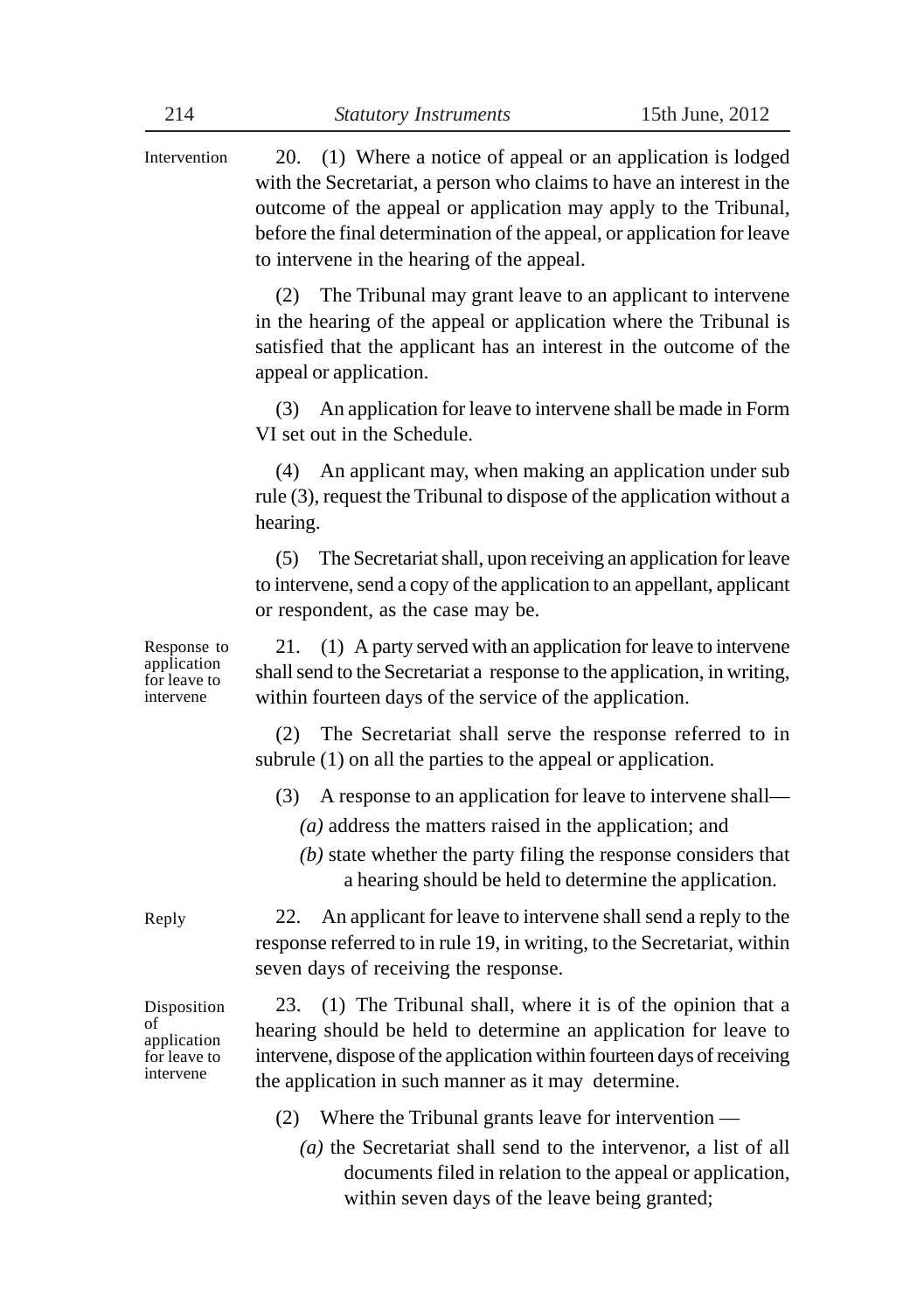- *(b)* the intervenor may, on request to the Secretariat, obtain copies of the documents on the list referred to in paragraph *(a)*;
- *(c)* each party to the appeal or application and any other intervenor shall serve on the intervenor any document filed by the parties, after the day on which the Tribunal grants leave to intervene; and
- *(d)* the Secretariat shall serve any document filed by an intervenor on the appellant, respondent and any other intervenor.

#### PART IV **PARTIES**

24. (1) The Tribunal may combine any number of persons, jointly, jointly and severally, separately or in the alternative, as parties in the same proceedings, if the parties' respective rights to relief depend on the determination of substantially the same question of law or facts.

(2) Where in any proceedings, the Chairperson determines that a person, who may be entitled to claim an interest or who is likely to be affected by the outcome of the proceedings, is not a party to the proceedings, the Chairperson shall issue a notice to direct that person to become a party.

(3) The person served with the notice in subrule (2) shall, on proof of proper service, become a party to the proceedings and shall be bound by the outcome of the proceedings, whether or not the party makes an appearance.

(4) The Chairperson may, at any stage of the proceedings and on such terms as the Chairperson considers to be just, order the name of any party to be struck out.

(5) Where a party to any proceeding has been incorrectly or defectively cited, the Tribunal may, on application by the party concerned, correct the error or defect.

(6) Where in any proceeding it becomes necessary to substitute a person for an existing party, that person may apply to the Tribunal for an order to substitute that person for an existing party, and the Tribunal may make an order, or give directions as to the further procedure in the hearing.

(7) A nonjoinder, misjoinder or substitution made pursuant to this rule shall not affect any prior steps taken in the proceedings.

(8) An application under this rule shall be made in writing and the Secretariat shall serve any application to all the parties to the appeal.

Parties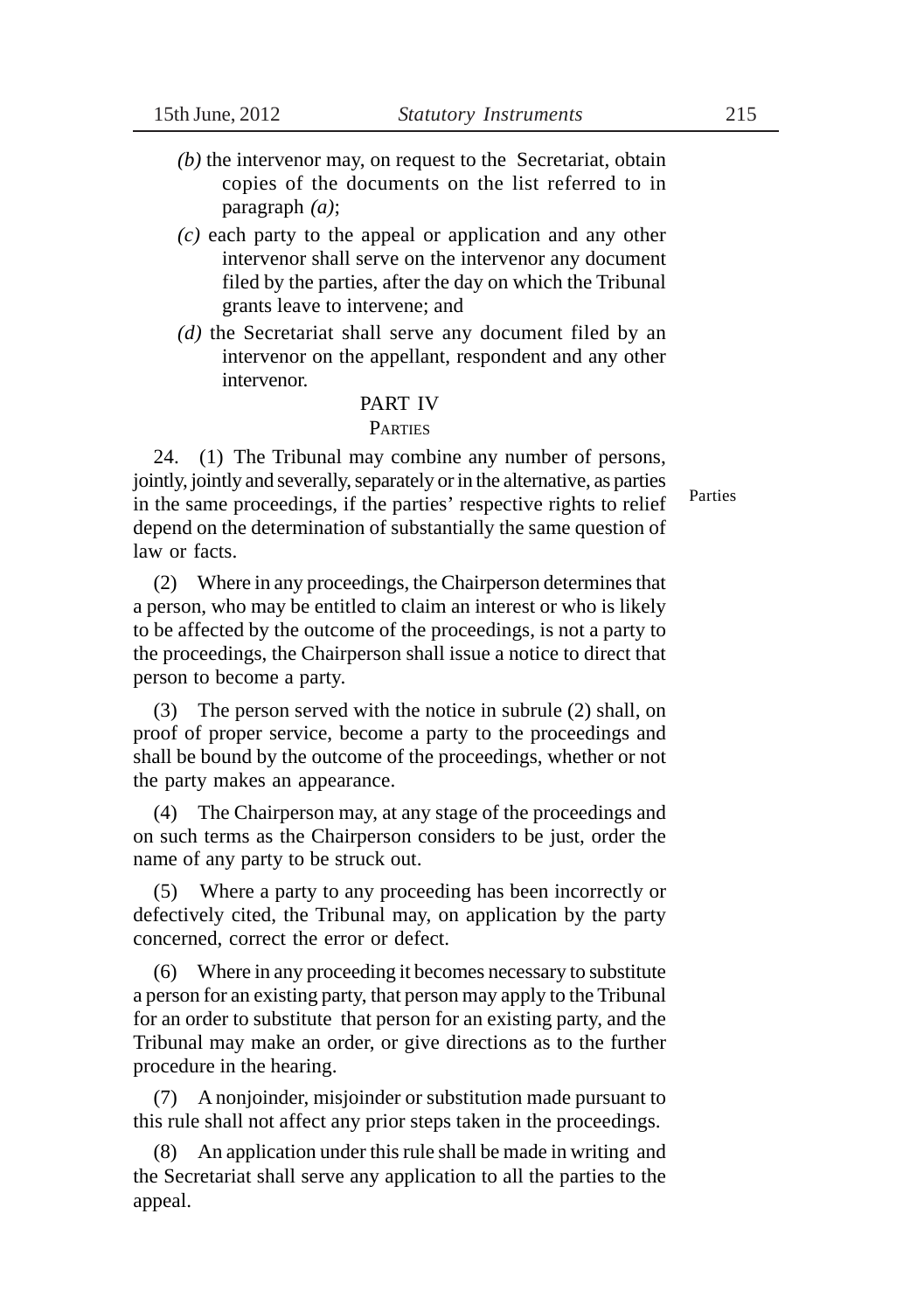25. (1) An appellant or applicant may withdraw the appeal or application, as the case may be— *(a)* at anytime before the hearing of the appeal or application; or *(b)* with the consent of the Tribunal at anytime during the hearing of the appeal or application, but before a final determination by the Tribunal. (2) An appellant or application who intends to withdraw the appeal or application shall send a notice of withdrawal, in writing, to the Secretariat. (3) The Secretariat shall send a copy of the notice of withdrawal referred to under subrule (2), to the parties to the appeal or application. (4) The Tribunal may, where the hearing of an appeal or application has commenced, after receiving the notice of withdrawal under subrule (2), allow the appellant or application to withdraw the appeal or application. 26. (1) Where the parties agree upon the terms of an order to be made by the Tribunal, particulars of the terms agreed upon shall be in writing and signed by all the parties, their legal representatives or agents. (2) The parties shall send the terms agreed upon under subrule (1), to the Secretariat, and the Tribunal may make an order in accordance with terms, in the absence of the parties. 27. (1) The Tribunal may, on application by a party to the proceedings, extend the time fixed for filing any document, giving any notice or taking any other step in the proceedings. (2) An application to extend the time, referred to in subrule (1) shall— *(a)* be in writing; *(b)* state the grounds for the extension; and (c) be made before the expiration of the time fixed or allowed for extension of time. 28. The Tribunal may, on application by a party to the proceedings, correct any error or omission in the record of proceedings, by a notice, in writing, signed by the Chairperson, at any time after a decision is made. 29. The Tribunal shall observe the principles of natural justice and shall hear all the evidence tendered and representations made by, or on behalf of, the parties or application. Withdrawal of appeal or application Consent order Extension of time Correction of errors Tribunal to observe principles of natural

iustice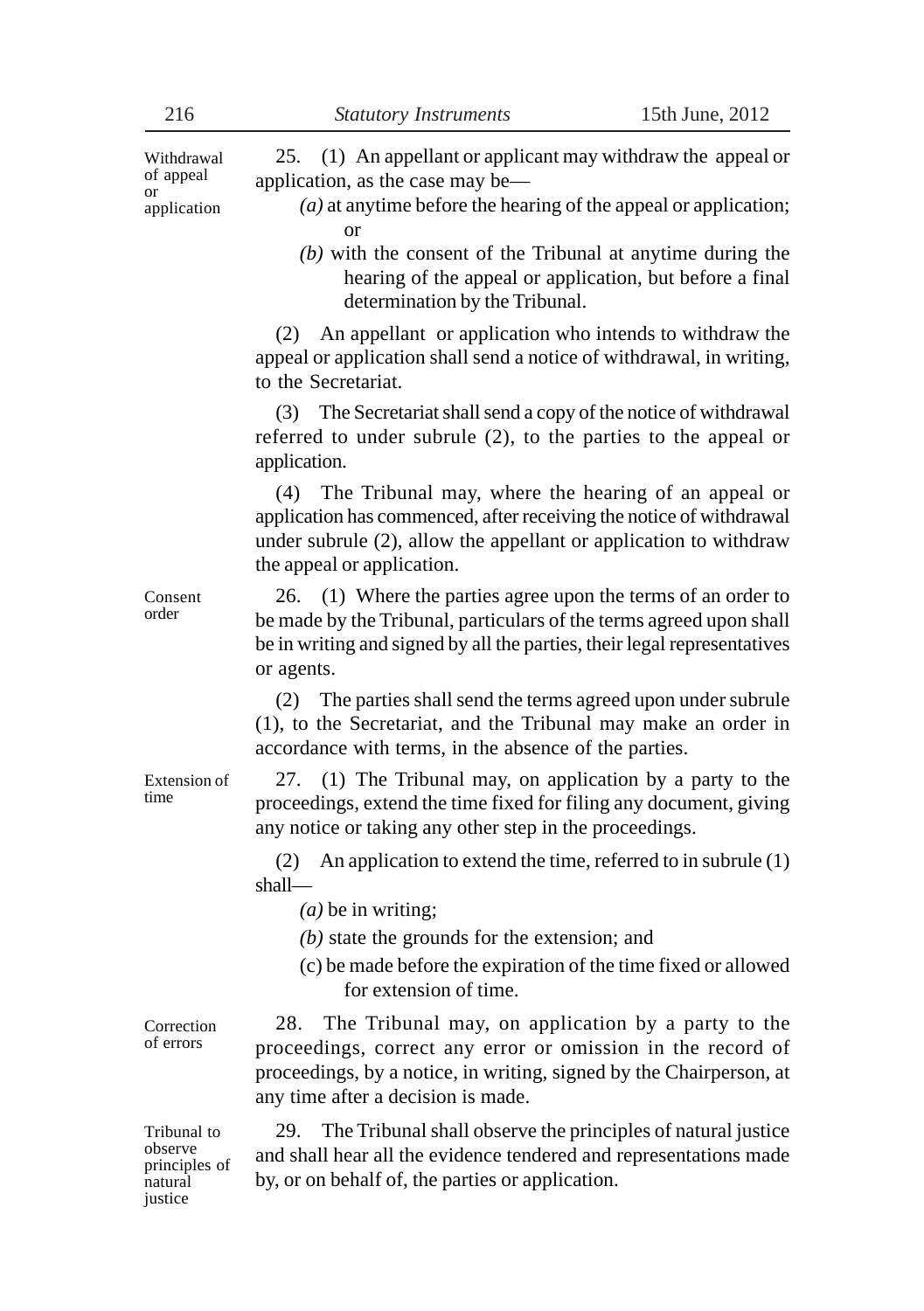30. The Chairperson may administer oaths or take affirmations for the purpose of proceedings of the Tribunal. Administration of oaths

### PART V

### DECISION OF TRIBUNAL

31. (1) A decision of the Tribunal shall be in writing and shall contain the following:

*(a)* the finding of the Tribunal on each issue of fact or law raised in the proceedings; and

*(b)* the reason for the Tribunal's findings.

(2) The decision referred to in subrule (1) shall be made by the Tribunal within sixty days after hearing the appeal or application.

32. (1) The Secretariat shall send the decision of the Tribunal to the parties and to the Commission, within seven days of the date of the decision of the Tribunal.

(2) The Secretariat shall send a copy of the decision of the Tribunal to the Commission for implementation.

### PART VI

### GENERAL PROVISIONS

33. (1) The Tribunal may, where it makes an order as to costs, direct that the party against whom the order is made shall pay to any other party a lump sum of costs or expenses or such proportion of the costs or expenses as may be just. Costs

(2) The Tribunal shall assess the sum to be paid.

(3) A party aggrieved with the assessment by the Tribunal may apply to the Tribunal to review the decision, within fourteen days of the assessment.

34. A party which changes its address shall, within seven days of the change, by notice in writing, inform the Secretariat and the other parties of the change.

35. (1) A notice or any other document required by these Rules to be served, may be served by delivering it personally to the person to whom it is addressed or may, where the Chairperson is satisfied that the person cannot be found, or is not in the Republic, be served on or brought to the knowledge of that person in such other manner as the Chairperson may direct.

(2) An application or communication to be made to the Tribunal in respect of any matter before the Tribunal shall be addressed to the Secretariat.

Decision of Tribunal

Transmission of decision

Change of address

Service of notices, documents, etc.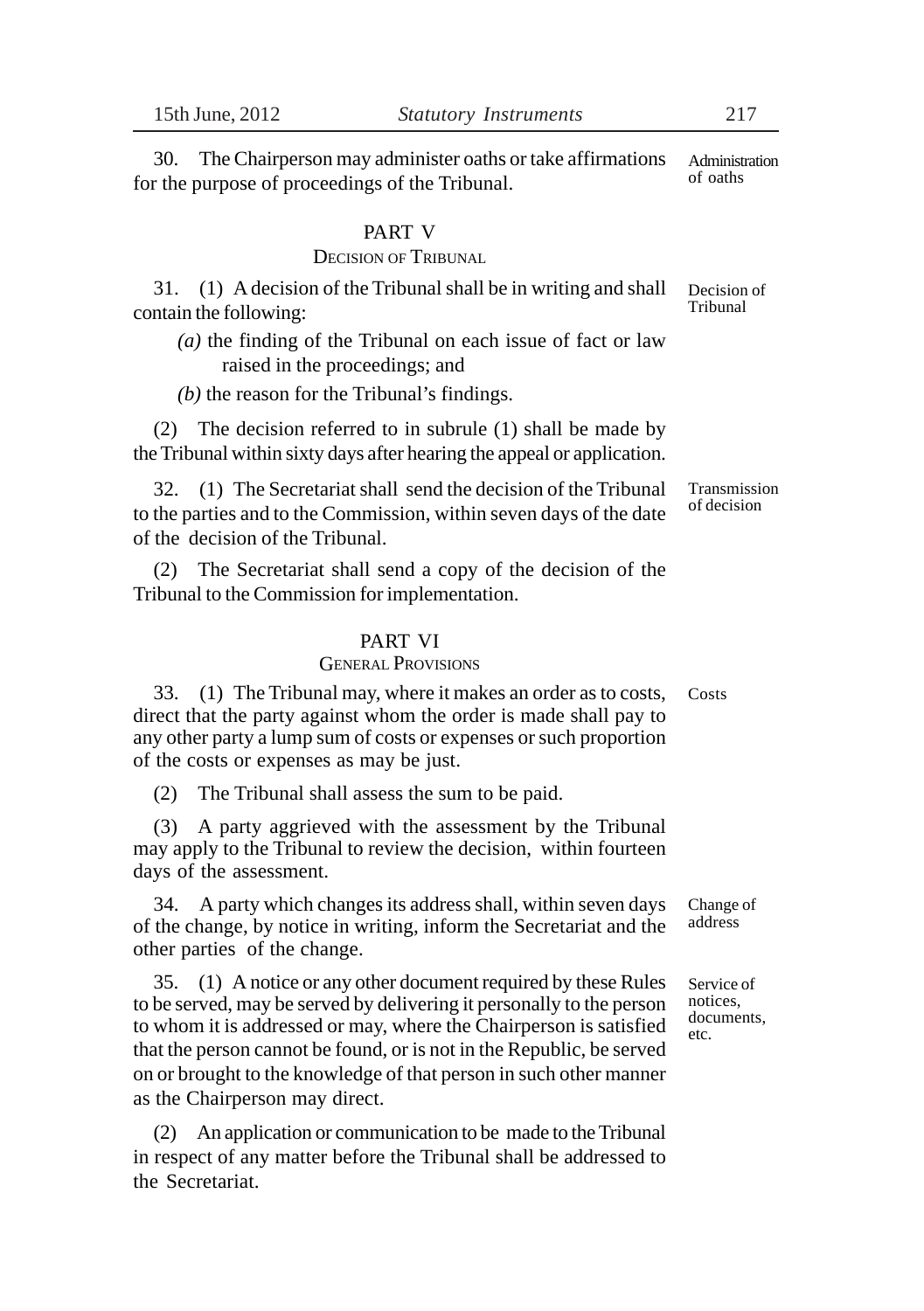### SCHEDULE

*(Rules 3, 6,14,18,34, and 35)*



**Form I** *(Rule 3 and17(8))*

### **REPUBLIC OF ZAMBIA**

#### **The Competition and Consumer Protection Act, 2012**

(Act No. 24 of 2010)

#### **The Competitin and Consumer Protection (Tribunal) Rules, 2012**

#### **NOTICE OF APPEAL**

| $(1)$ Here<br>insert the full<br>names of the<br>parties                                          | <b>BETWEEN:</b>                                                                                                                                                                                                     |  |  |
|---------------------------------------------------------------------------------------------------|---------------------------------------------------------------------------------------------------------------------------------------------------------------------------------------------------------------------|--|--|
|                                                                                                   | <b>AND</b>                                                                                                                                                                                                          |  |  |
| $(2)$ Here<br>insert the full<br>name of the<br>person filing<br>the appeal                       | <b>AND</b>                                                                                                                                                                                                          |  |  |
| $(3)$ Here<br>insert the<br>$part(s)$ of the<br>decision the<br>appellant is<br>aggrieved<br>with | Being dissatisfied with the decision of the *Commission/Secretariat<br>the Tribunal/Chairperson against the whole decision or against<br>the part or parts of the decision which decided that                       |  |  |
| $(4)$ Signature<br>of the<br>Secretariat                                                          | TAKE NOTICE that the appellant will rely on the following grounds of<br>appeal:<br>GROUNDS- see overleaf attached<br>TAKE NOTICE that the appellant seeks the following reliefs:<br>RELIEFS - see overleaf attached |  |  |
|                                                                                                   |                                                                                                                                                                                                                     |  |  |
|                                                                                                   | Secretariat                                                                                                                                                                                                         |  |  |
| $(6)$ Here<br>insert the<br>physical<br>address<br>where all<br>documents<br>will be<br>served    | The appellants address of service (6)                                                                                                                                                                               |  |  |
|                                                                                                   |                                                                                                                                                                                                                     |  |  |
|                                                                                                   |                                                                                                                                                                                                                     |  |  |

NOTES -\*Delete where inapplicable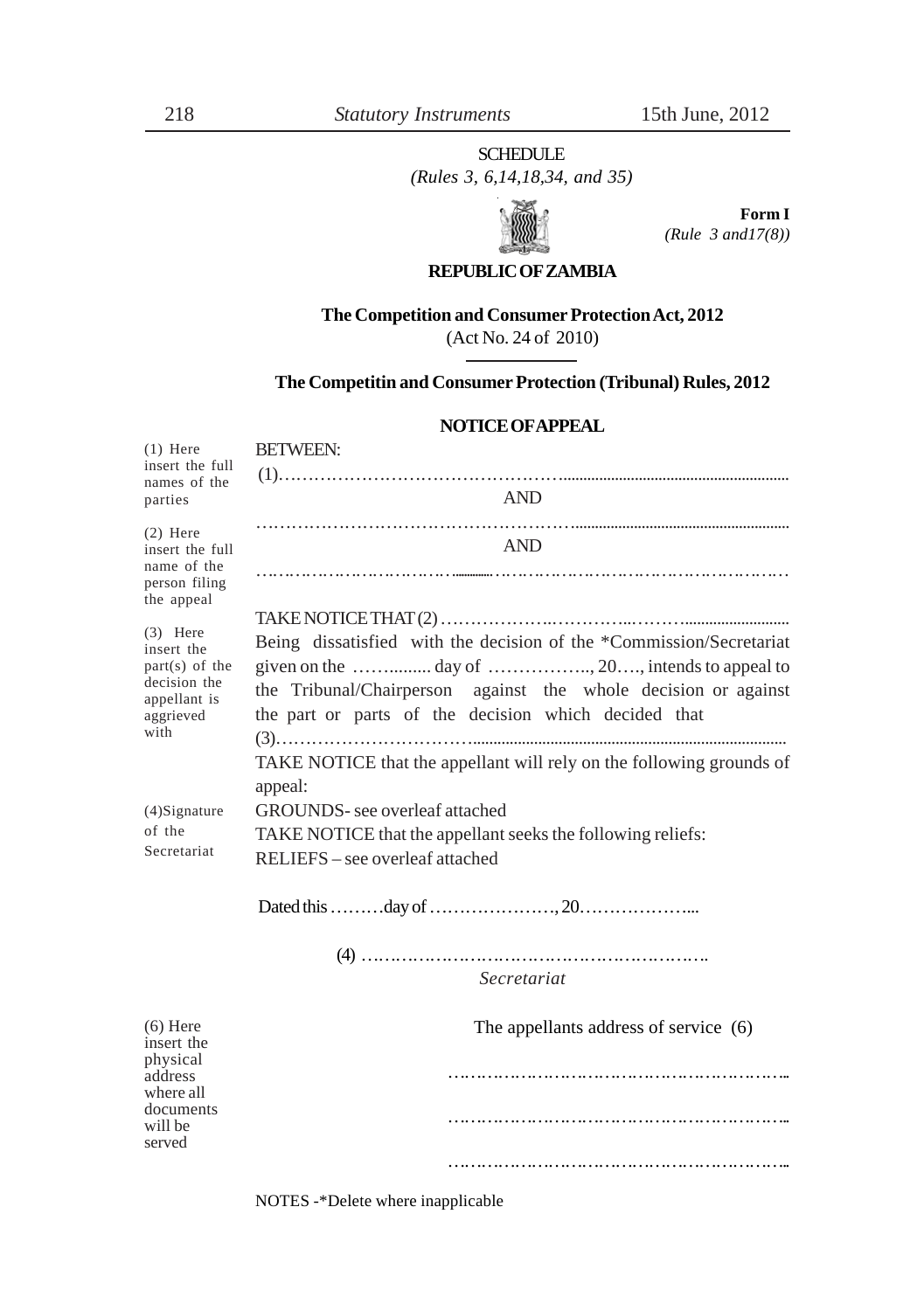

**Form II** *(Rule 4)*

# **REPUBLIC OF ZAMBIA**

**The Competition and Consumer Protection Act, 2010** (Act No. 24 of 2010)

**The Competition and Consumer Protection (Tribunal) Rules, 2012**

#### **NOTICE OF APPLICATION FOR A MANDATORY ORDER**

| $(1)$ Here<br>insert the                                                 | BETWEEN: The Competition and Consumer Protection                                                                                                                                |  |  |
|--------------------------------------------------------------------------|---------------------------------------------------------------------------------------------------------------------------------------------------------------------------------|--|--|
| full names of<br>the parties                                             | Commission<br><b>AND</b>                                                                                                                                                        |  |  |
| $(2)$ Here                                                               |                                                                                                                                                                                 |  |  |
| insert the<br>type of<br>mandatory<br>order                              | <b>AND</b>                                                                                                                                                                      |  |  |
| $(3)$ Here                                                               | <b>AND</b><br>                                                                                                                                                                  |  |  |
| insert the<br>name of the<br>person who<br>is swearing<br>the affidavit  | TAKE NOTICE THAT the Competition and Consumer Protection<br>Commission intends to make an application before the Chairperson<br>on the  day of  2012 for a mandatory order that |  |  |
| (4)<br>Signature of<br>the Legal<br>Counsel                              | grounds contained in the affidavit in support sworn by                                                                                                                          |  |  |
|                                                                          |                                                                                                                                                                                 |  |  |
|                                                                          | Legal Counsel<br><b>Competition and Consumer Protection Commission</b><br>Fourth Floor Post Office Building<br>Cairo Road<br>P.O. Box 34919<br><b>LUSAKA</b>                    |  |  |
| $(5)$ Here<br>insert the<br>physical<br>address of<br>the other<br>party | To: $(6)$                                                                                                                                                                       |  |  |
|                                                                          |                                                                                                                                                                                 |  |  |

……………………………………………………………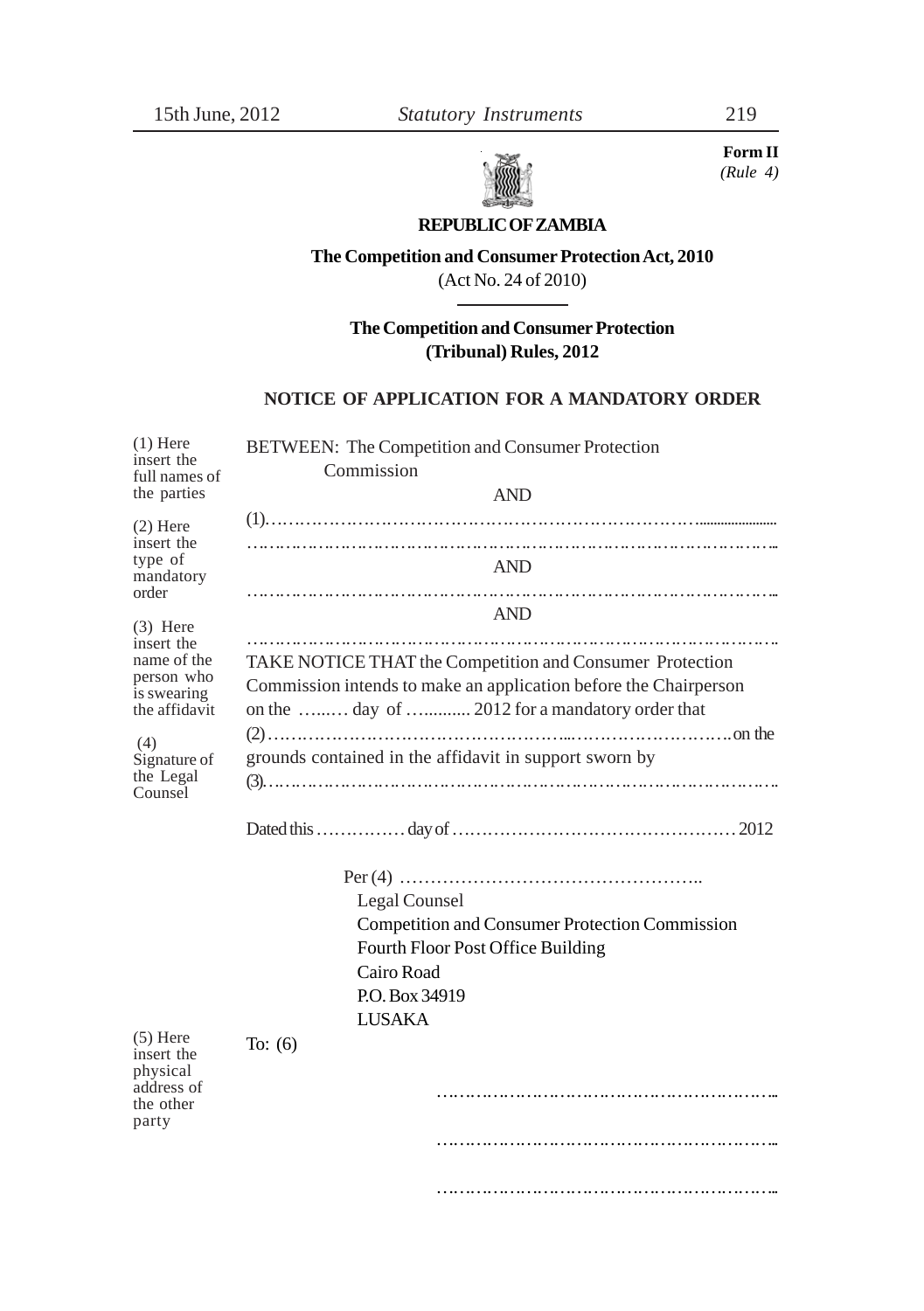**Form III** *(Rule 5)*



### **REPUBLIC OF ZAMBIA**

#### **The Competition and Consumer Protection Act, 2010** (Act No. 24 of 2010)

**The Competition and Consumer Protection**

**(Tribunal) Rules, 2012**

### **APPLICATION FOR CONFIRMATION OF CONSENT AGREEMENT UNDERTAKING\***

BETWEEN: The Competition and Consumer Protection

Commission

AND

| $(1)$ Here<br>insert the<br>full names<br>of the<br>parties              | <b>AND</b>                                                                                                                                  |
|--------------------------------------------------------------------------|---------------------------------------------------------------------------------------------------------------------------------------------|
|                                                                          | <b>AND</b>                                                                                                                                  |
| (2)<br>Signature of<br>the Legal                                         |                                                                                                                                             |
| Counsel                                                                  | TAKE NOTICE THAT the Competition and Consumer Protection                                                                                    |
|                                                                          | Commission intends to submit the Consent Agreement/Undertaking*                                                                             |
|                                                                          | attached to this application, for confirmation.                                                                                             |
|                                                                          |                                                                                                                                             |
|                                                                          | Legal Counsel<br><b>Competition and Consumer Protection Commission</b><br>Fourth Floor Post Office Building<br>Cairo Road<br>P.O. Box 34919 |
| $(3)$ Here<br>insert the<br>physical<br>address of<br>the other<br>party | <b>LUSAKA</b>                                                                                                                               |

NOTES -\*Delete where inapplicable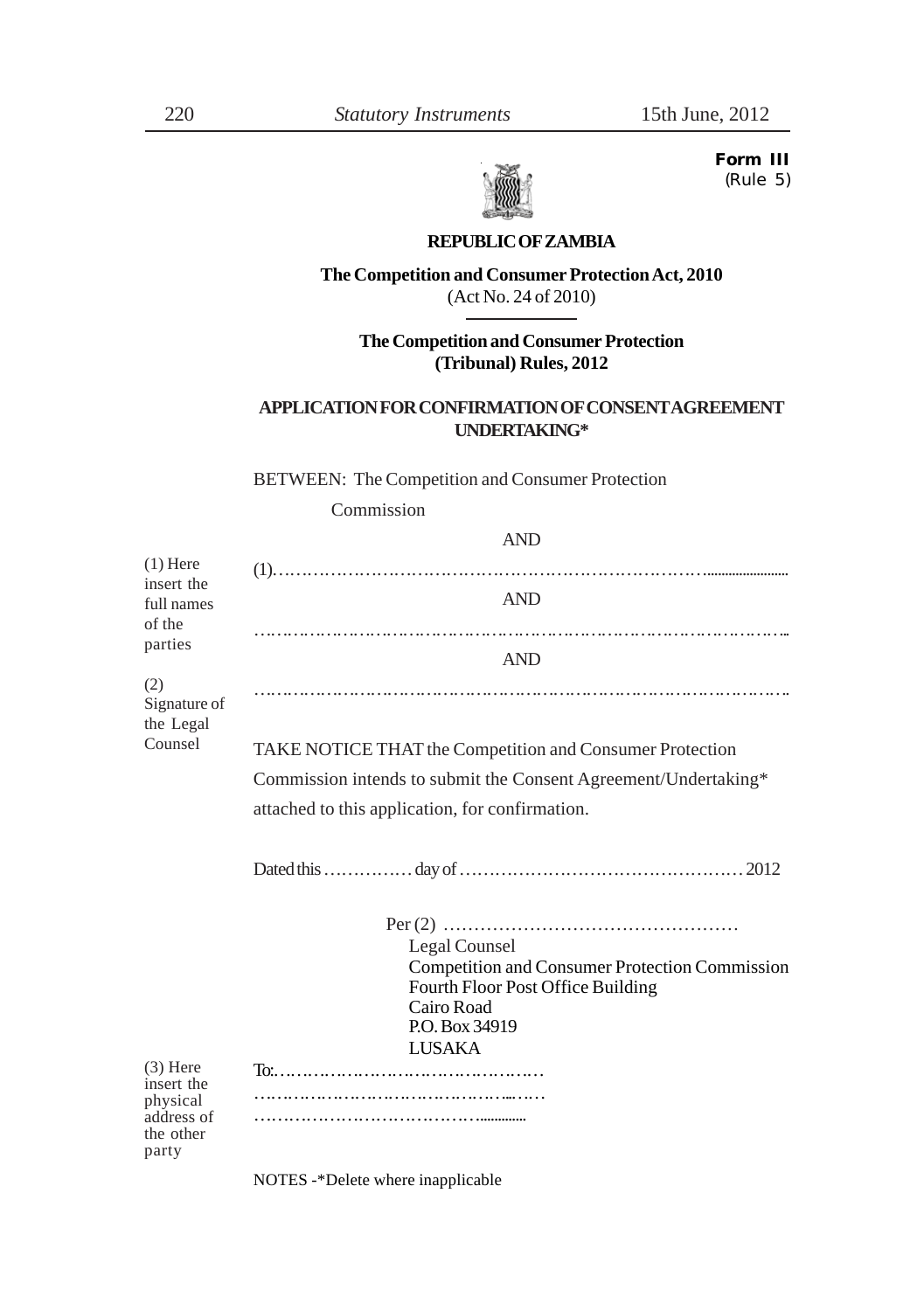

 **Form IV** *(Rule 8(1))*

# **REPUBLIC OF ZAMBIA**

# **The Competition and Consumer Protection Act, 2010** (Act No. 24 of 2010)

**The Competition and Consumer Protection (Tribunal) Rules, 2012**

### **NOTICE OF HEARING**

| (1)<br>Here insert                        | <b>BETWEEN</b>                                               |
|-------------------------------------------|--------------------------------------------------------------|
| the full<br>names of the<br>parties       |                                                              |
|                                           | <b>AND</b>                                                   |
| (2)<br>Here insert<br>the name of<br>town | <b>AND</b>                                                   |
| (3)<br>Here insert<br>the date            | <b>AND</b>                                                   |
| (4)<br>Here insert<br>the month           | TAKE NOTICE THAT the above matter will be heard and deter-   |
| (5)<br>Here insert<br>the physical        | mined by the Competition and Consumer Protection Tribunal at |
|                                           |                                                              |
| address of<br>the venue                   |                                                              |
| where the<br>hearing will<br>be held      |                                                              |
|                                           |                                                              |

| $\overrightarrow{$ of the |  |
|---------------------------|--|
|                           |  |
|                           |  |

(6) ……………………………………………………. *Secretariat*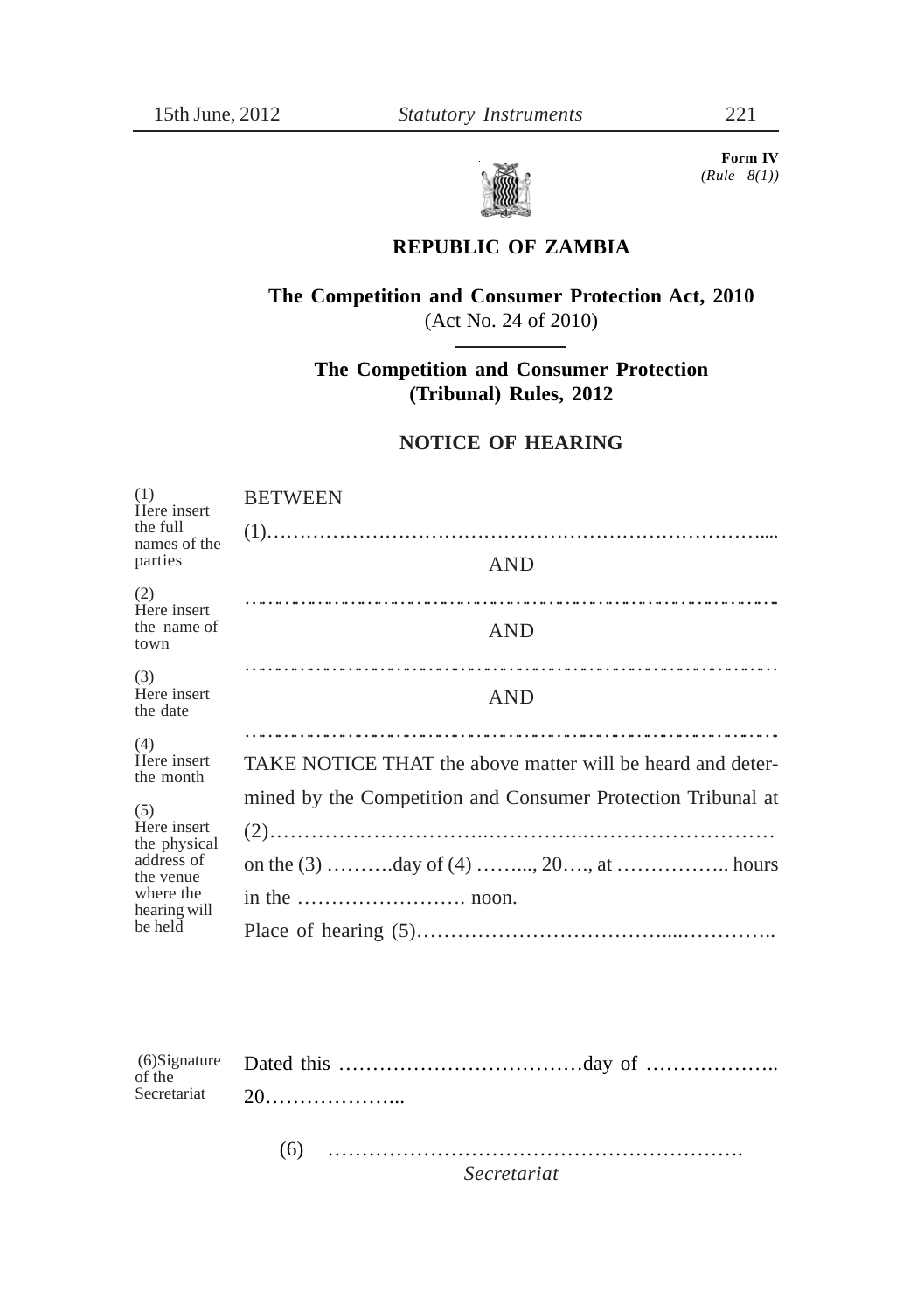**Form V** *(Rule 16 (3))*

#### **REPUBLIC OF ZAMBIA**

**The Competition and Consumer Protection Act, 2010** (Act No. 24 of 2010)

**The Competition and Consumer Protection (Tribunal) Rules, 2012**

### **NOTICE TO PRODUCE DOCUMENTS**

| <b>AND</b>                                                            |  |  |
|-----------------------------------------------------------------------|--|--|
|                                                                       |  |  |
| <b>AND</b>                                                            |  |  |
|                                                                       |  |  |
| <b>AND</b>                                                            |  |  |
|                                                                       |  |  |
| TAKE NOTICE THAT at the hearing of this appeal, the appellant intends |  |  |
| to produce the following documents:                                   |  |  |
| Description of document: Date of document                             |  |  |
| 1.                                                                    |  |  |
|                                                                       |  |  |
|                                                                       |  |  |
| (for other documents see overleaf)                                    |  |  |
|                                                                       |  |  |
|                                                                       |  |  |
|                                                                       |  |  |
|                                                                       |  |  |

*Secretariat*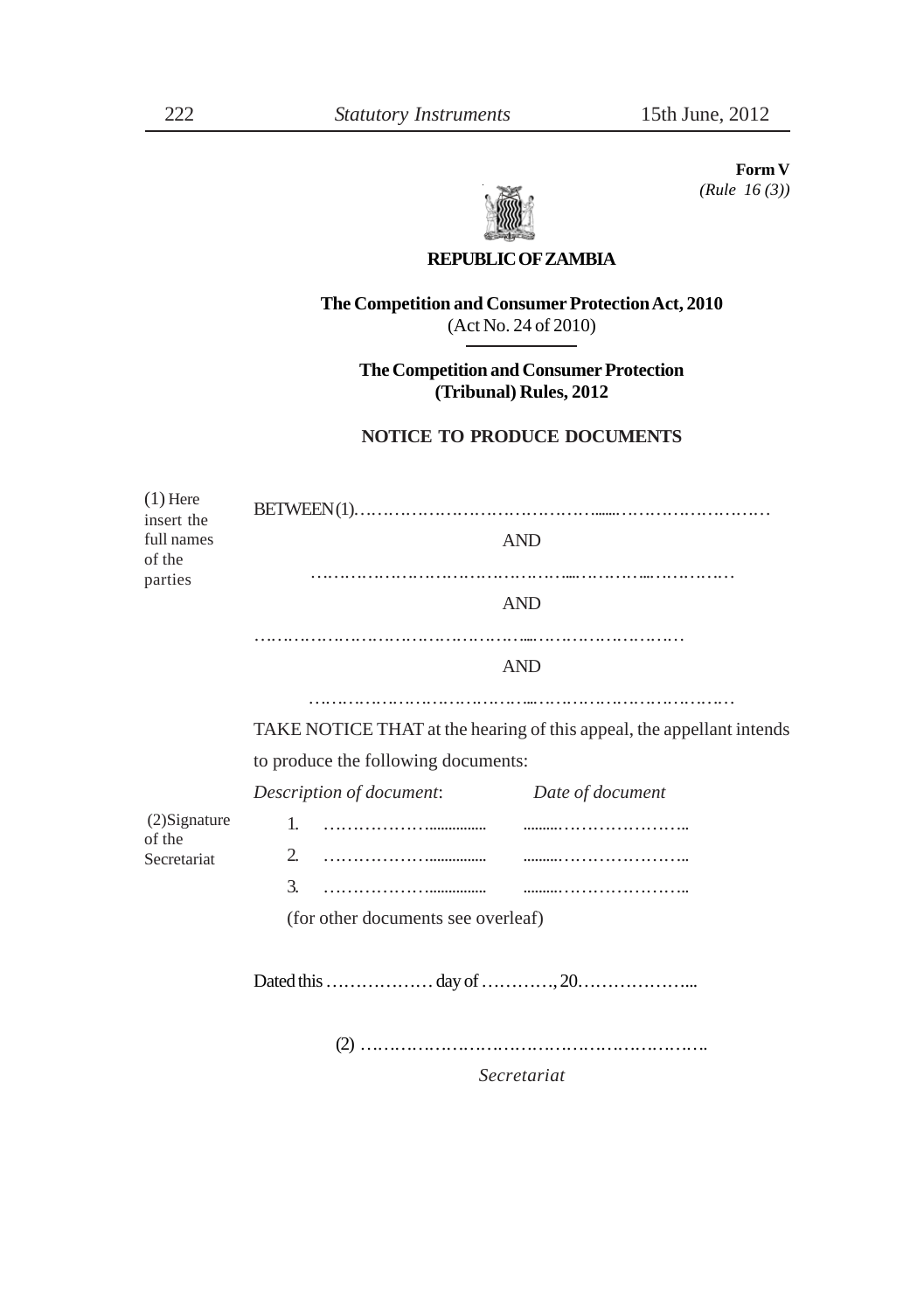

 Form **IV** *(Rule 18(3))*

### **REPUBLIC OF ZAMBIA**

### **The Competition and Consumer Protection Act, 2010** (Act No. 24 of 2010)

**The Competition and Consumer Protection (Tribunal) Rules, 2012**

### **APPLICATION FOR LEAVE TO INTERVENE**

| 1) Here<br>insert the                                                                                           |                                                                                                                                                                                                                                                                                                                         |  |
|-----------------------------------------------------------------------------------------------------------------|-------------------------------------------------------------------------------------------------------------------------------------------------------------------------------------------------------------------------------------------------------------------------------------------------------------------------|--|
| full names of<br>the parties                                                                                    | <b>AND</b>                                                                                                                                                                                                                                                                                                              |  |
| $(2)$ Here<br>insert the<br>full name of<br>the person<br>filing the<br>application                             | <b>AND</b>                                                                                                                                                                                                                                                                                                              |  |
| $(3)$ Here<br>insert the<br>name of the<br>party, whose<br>position the<br>applicant<br>intends to<br>support   | intends to intervene in the hearing of this appeal.<br><b>TAKE FURTHER NOTICE THAT-</b><br>1.<br>The following matters in the appeal affect the applicant:<br>(a)<br>(b)                                                                                                                                                |  |
| $(4)$ here<br>describe how<br>the applicant<br>proposes to<br>participant<br>in the<br>hearing of<br>the appeal | (c)<br>The following are the competitive consequences likely to arise<br>2.<br>from the matters stated in paragraph 1:<br>(a)<br>(b)<br>(c)<br>3.<br>The applicant intends to support the position of $(3)$<br>, who is a party to this appeal.<br>The applicant intends to participate in this appeal by $(4)$ –<br>4. |  |
| 5) Here<br>insert the<br>signature of<br>the applicant                                                          | (a)<br>(b)<br>(c)<br>The applicant *does/does not request the Tribunal todispose of<br>5.<br>the application without a hearing.                                                                                                                                                                                         |  |